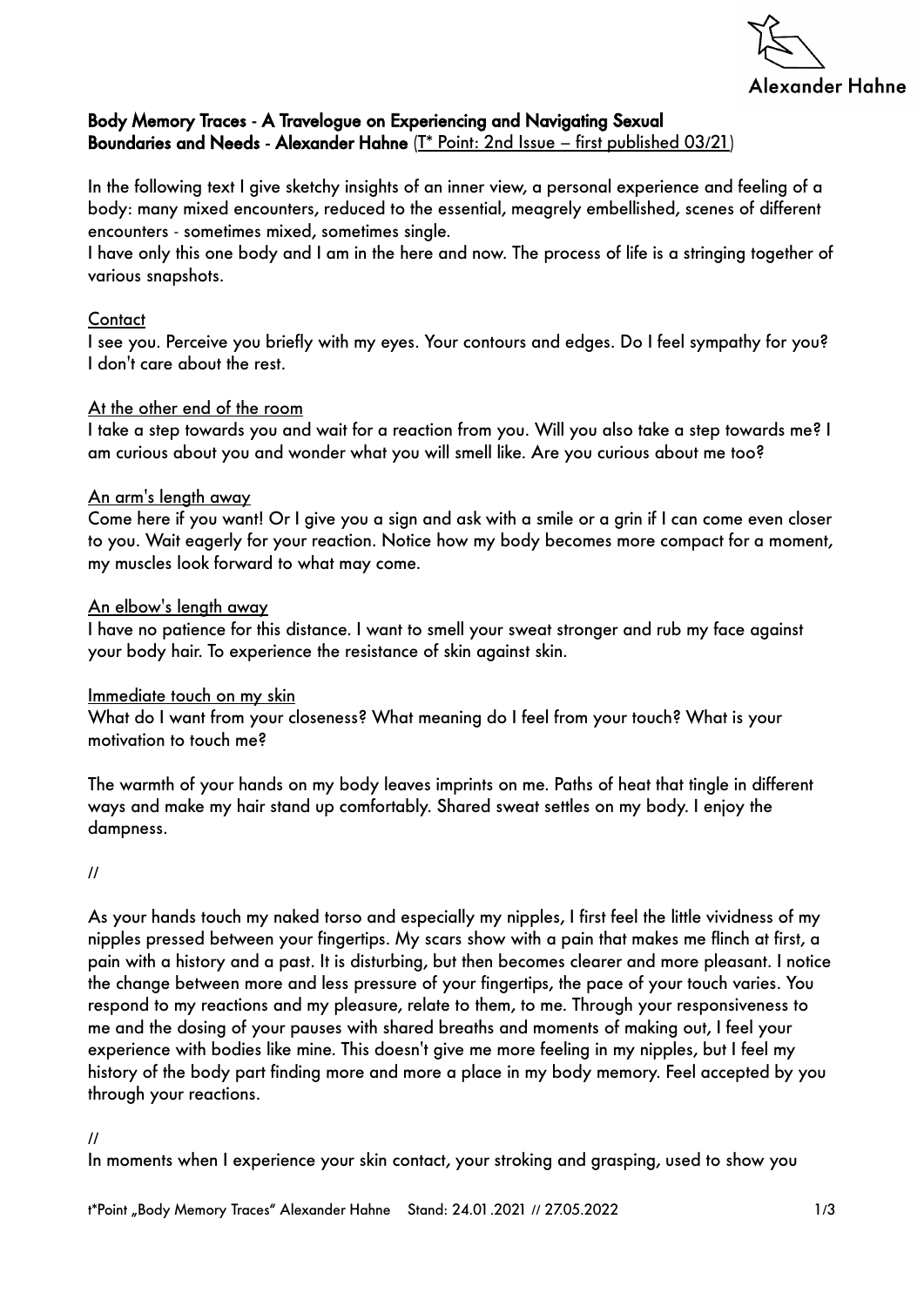

your sleeve, I feel like an interchangeable object. My presence has no relevance in the situation. Any other person could also take my place: my\_a body as resistance for you, so that you can experience your body boundary, your skin. A contact that is not for me. A touch from you that is only for yourself. I don't want to be used for your need to feel yourself. I want to experience your full attention in the touch, your commitment, your devotion for me and for this moment together. This makes me feel seen by you. I may be ready to engage further. This is what the communication of the bodies, the common encounter, the dialogue for me arises from and can develop further.

//

A clear being-with-me, feeling myself, being with me. Sharing the experience of my pleasure with another person and the reinforcement of my experience of myself through the touch of another person. As a mutual interplay. This relating to each other as the basis for more. Your touch should be dedicated to me and the time we share together. Just as I give you my concentration and attention through my touch, and am a companion and supporter of your arousal and your experience of the moment in the here and now. Less is not possible. I don't want less. I am worth that to myself.

# Transitions: opening up, enclosing, taking in, penetrating

At this station I am considering and weighing up how much more I can and want to show and give you of myself. What am I willing to share with you?

For me, this is the moment when I want to have already opened up inside before I show you that, me. That I feel my junk swell, I become stiff and wet. Standing up, I notice my inner stability with every movement of my legs and continue to hold it up. How my junk is gently pressed and squeezed and the ever increasing moisture from myself delicately increases the sensitivity. My arshole opens and presses down, ready to enclose you.

As if my insides want to show themselves on the outside. Nah, not what you're thinking now. This isn't about messing around today. Rather, that I want to give you some of my soft, inner warmth. That I show you and share the fire inside me.

//

The moment I notice my accelerated heartbeat throughout my body, which feels like excitement but means rising arousal inside me. When my breathing becomes a little faster and deeper, the pauses after exhaling become shorter. My inner tension gathers to be able to pulsate in a concentrated way. My entire body volume is filled by this pulsation, I expand and enlarge myself as a whole. I feel how these waves are driven by my breaths, how they can be shaped. An interplay of my body between contraction and relaxation, emptying and filling. A cycle that I want to enjoy, let go of and at the same time shape or get out of at any time. Because I always decide anew what I want right now. Together with my partner, I weigh up what is possible and what is not. What do I really want right now?

## Inside me

Have I made myself comfortable enough to want you? Do I want to feel the effects you are releasing in me right now, feel, to feel me? Or is the connection and shared arousal the priority for me right now?

Are you helping me to feel myself even more or am I asking you to do something for me to

t\*Point "Body Memory Traces" Alexander Hahne Stand: 24.01.2021 // 27.05.2022 2/3